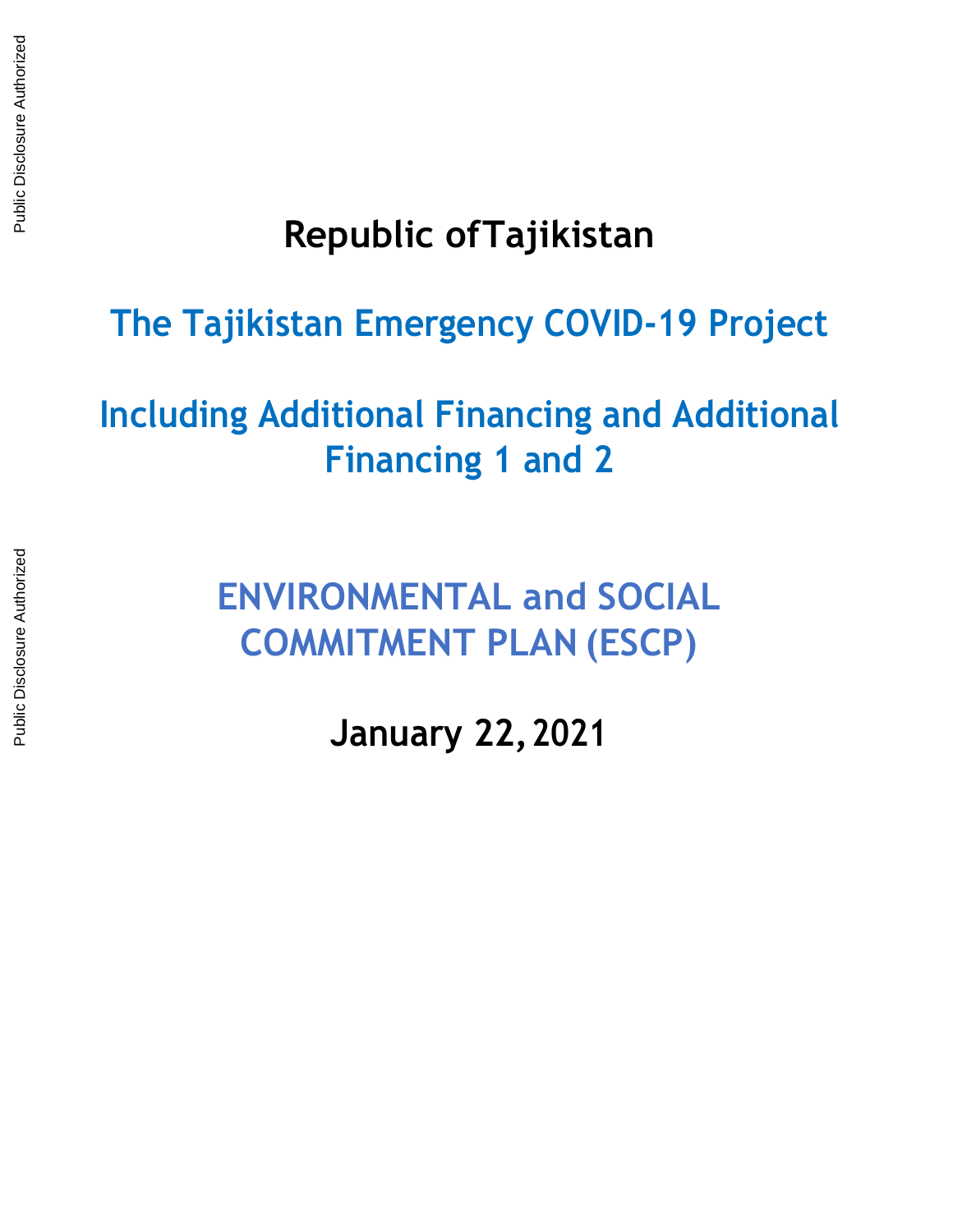#### **ENVIRONMENTAL AND SOCIAL COMMITMENT PLAN**

- 1. The Republic of Tajikistan (the **Recipient**) is implementing the Tajikistan Emergency COVID-19 Project and will implement two Additional Financings for the Tajikistan Emergency COVID-19 Project (the **Project<sup>1</sup>** ), with the involvement of the following Ministries/agencies/units: Ministry of Health and Social Protection of the Population of the Republic of Tajikistan (**MOHSP**) and State Agency for Social Protection under MOHSP. The International Development Association (hereinafter the **Association***)* has agreed to provide additional financing for the Project.
- 2. The Recipient shall implement material measures and actions so that the Project activities are implemented in accordance with the Environmental and Social Standards (**ESSs**). This Environmental and Social Commitment Plan (**ESCP**) sets out material measures and actions, any specific documents or plans, as well as the timing for each of these.
- 3. The Recipient is responsible for compliance with all requirements of the ESCP even when implementation of specific measures and actions is conducted by the MOHSP or its subordinate agencies and units.
- 4. Implementation of the material measures and actionsset out in this ESCP shall be monitored and reported to the Association by the Recipient as required by the ESCP and the conditions of the legal agreement, and the Association shall monitor and assess progress and completion of the material measures and actions throughout the implementation of the Project.
- 5. As agreed by the Association and the Recipient, this ESCP may be revised from time to time during the Project implementation, to reflect adaptive management of Project changes and unforeseen circumstances or in response to assessment of Project performance conducted under the ESCP itself. In such circumstances, the Recipient shall agree to the changes with the Association and shall update the ESCP to reflect such changes. Agreement on changes to the ESCP will be documented through the exchange of letters signed between the Association and the Recipient. The Recipient will promptly disclose the updated ESCP.
- 6. Where Project changes, unforeseen circumstances, or Project performance result in changes to the risks and impacts during Project implementation, the Recipient shall provide additional funds, if needed, to implement actions and measures to address such risks and impacts.

<sup>&</sup>lt;sup>1</sup> As once the Additional Finance becomes effective, it becomes part of the Parent Project, "The Project" refers to the entire Tajikistan Emergency COVID-19 Project, including the Additional Financing.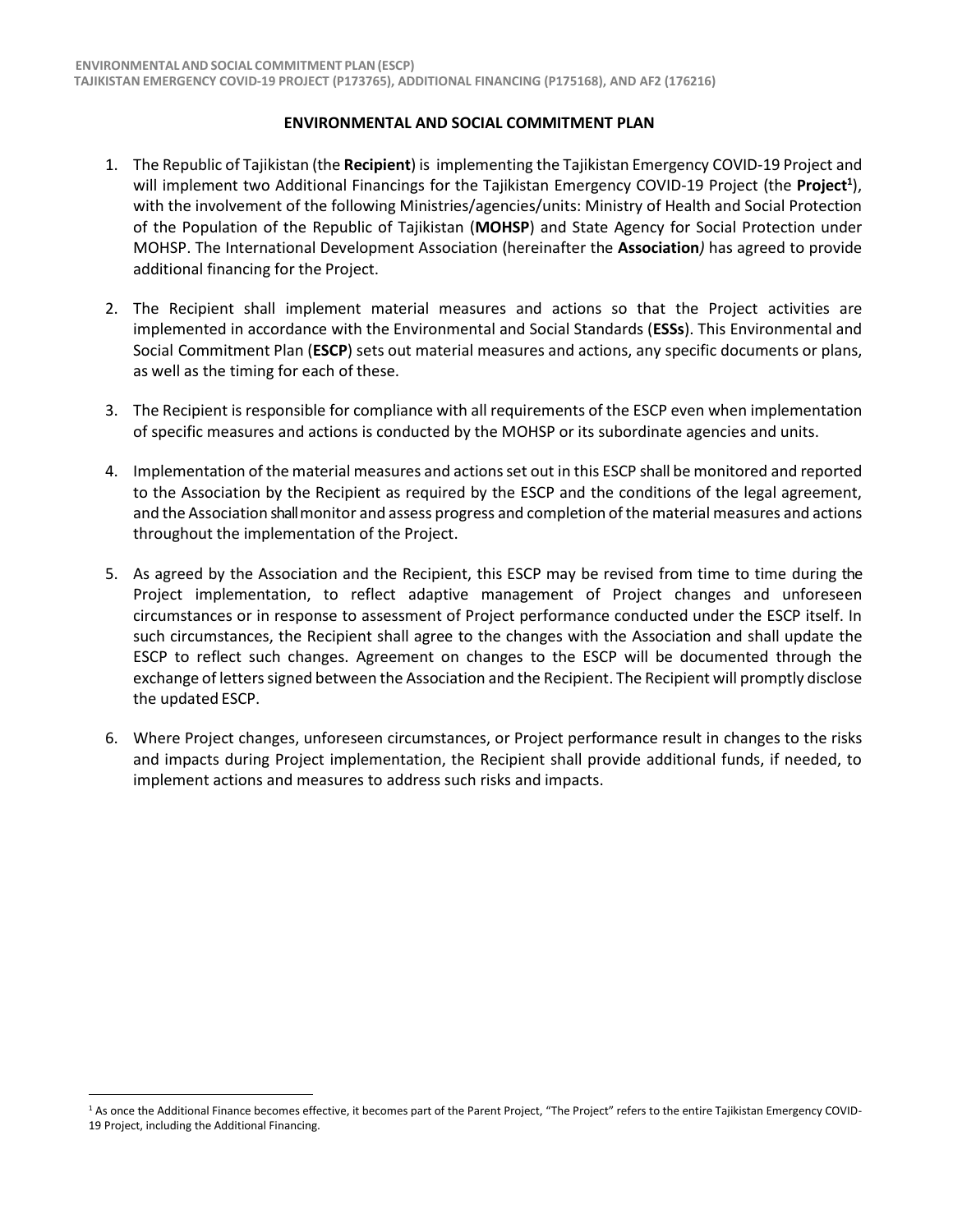#### **ENVIRONMENTAL AND SOCIAL COMMITMENT PLAN(ESCP) TAJIKISTAN EMERGENCY COVID-19 PROJECT (P173765) and ADDITIONAL FINANCING (P175168)**

|     | <b>MATERIAL MEASURES AND ACTIONS</b>                                                                                                                                                                                                                                                                                                                                                                                                                                                                                                                                                                                                                                                                                                                                                                                                                                                                                                                                                                                      | <b>TIMEFRAME</b>                                                                                                                                                                                                                | <b>RESPONSIBLE</b><br><b>ENTITY/AUTHORITY</b> |  |
|-----|---------------------------------------------------------------------------------------------------------------------------------------------------------------------------------------------------------------------------------------------------------------------------------------------------------------------------------------------------------------------------------------------------------------------------------------------------------------------------------------------------------------------------------------------------------------------------------------------------------------------------------------------------------------------------------------------------------------------------------------------------------------------------------------------------------------------------------------------------------------------------------------------------------------------------------------------------------------------------------------------------------------------------|---------------------------------------------------------------------------------------------------------------------------------------------------------------------------------------------------------------------------------|-----------------------------------------------|--|
|     | <b>MONITORING AND REPORTING</b>                                                                                                                                                                                                                                                                                                                                                                                                                                                                                                                                                                                                                                                                                                                                                                                                                                                                                                                                                                                           |                                                                                                                                                                                                                                 |                                               |  |
| A   | REGULAR REPORTING: Prepare and submit to the Association regular<br>monitoring reports on the environmental, social, health and safety (ESHS)<br>performance of the Project, including but not limited to, stakeholder<br>engagement activities and grievances log.                                                                                                                                                                                                                                                                                                                                                                                                                                                                                                                                                                                                                                                                                                                                                       | Quarterly throughout Project Implementation                                                                                                                                                                                     | <b>MOHSP</b>                                  |  |
| B   | <b>INCIDENTS AND ACCIDENTS: Promptly notify the Association of any incident or</b><br>accident related or having an impact on the Project which has, or is likely to<br>have, a significant adverse effect on the environment, the affected<br>communities, the public or workers. Provide sufficient detail regarding the<br>incident or accident, indicating immediate measures taken to address it, and<br>include information provided by any contractor and supervising entity, as<br>appropriate. Subsequently, as per the Association's request, prepare a detailed<br>report with root cause analysis on the incident or accident and propose any<br>measures to prevent its recurrence.<br>Incident reporting will include any significant COVID-19 outbreak among<br>workers at Project financed Health Care Facility, laboratory, or other related<br>site. Indicate measures taken or planned to be taken to address it and<br>information provided by any contractor and supervising entity, as appropriate. | Promptly after taking notice of the incident or<br>accident, not later than 48 hours.<br>Provide a detailed report not later than 7 days<br>thereafter                                                                          | <b>MOHSP</b>                                  |  |
|     | ESS 1: ASSESSMENT AND MANAGEMENT OF ENVIRONMENTAL AND SOCIAL RISKS AND IMPACTS                                                                                                                                                                                                                                                                                                                                                                                                                                                                                                                                                                                                                                                                                                                                                                                                                                                                                                                                            |                                                                                                                                                                                                                                 |                                               |  |
| 1.1 | ORGANIZATIONAL STRUCTURE: Ministry of Health and Social Protection<br>(MOHSP) shall maintain the PIU with qualified staff and resources to support the<br>management of ESHS risks and impacts of the Project, including Environmental<br>Risk Management, Social Risk Management, Medical Waste Management, and<br>Occupational Health and Safety Specialists.                                                                                                                                                                                                                                                                                                                                                                                                                                                                                                                                                                                                                                                           | The PIU staff, including Environmental Risk<br>Management, Social Risk Management,<br>Medical Waste Management, and<br>Occupational Health and Safety Specialists,<br>should be maintained throughout Project<br>implementation | <b>MOHSP</b>                                  |  |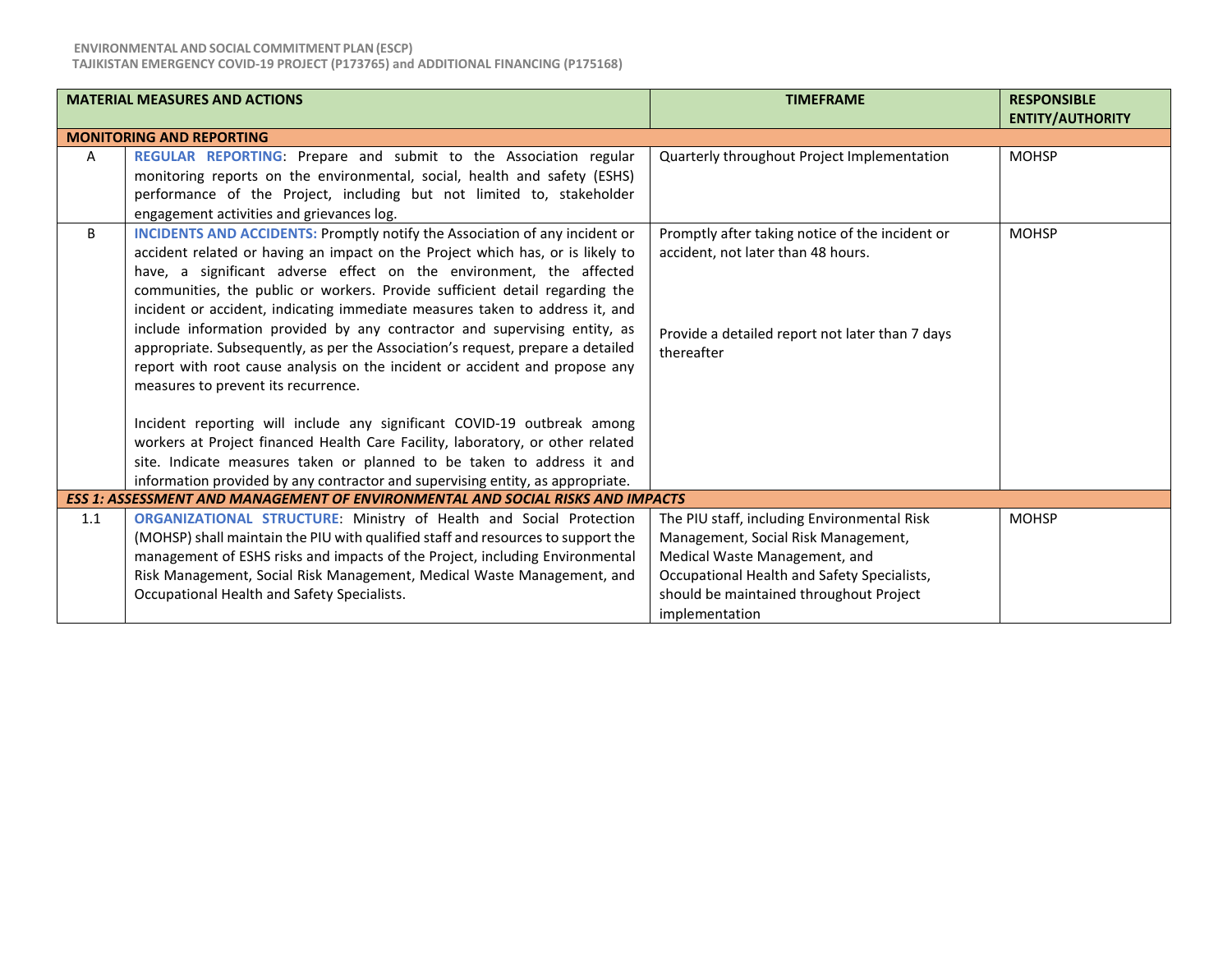| <b>MATERIAL MEASURES AND ACTIONS</b> |                                                                                    | <b>TIMEFRAME</b>                                    | <b>RESPONSIBLE</b>      |
|--------------------------------------|------------------------------------------------------------------------------------|-----------------------------------------------------|-------------------------|
|                                      |                                                                                    |                                                     | <b>ENTITY/AUTHORITY</b> |
| 1.2                                  | ENVIRONMENTAL AND SOCIAL ASSESSMENT/MANAGEMENT PLANS                               |                                                     | <b>MOHSP</b>            |
|                                      | <b>AND INSTRUMENTS/ CONTRACTORS</b>                                                |                                                     |                         |
|                                      | Assess the environmental and social risks and impacts of proposed Project          | The ESMF to be updated, redisclosed and consulted   |                         |
|                                      | activities in accordance with ESS1 and the Environmental and Social                | upon not later than the Effective Date of AF 1.     |                         |
|                                      | Management Framework (ESMF) prepared for the Project and to be updated for         | Screening under the ESMF shall continue to be       |                         |
|                                      | the Additional Financing. The updated ESMF will include templates for site         | conducted before the carrying out of the respective |                         |
|                                      | specific instruments, Environmental and Social Management Plans (ESMP),            | Project activities.                                 |                         |
|                                      | Infection Control and Medical Waste Management Plan (ICWMP), ESMPs                 |                                                     |                         |
|                                      | including Emergency Response Plans for Oxygen Supply Systems and Refill            |                                                     |                         |
|                                      | Stations, and Vaccine Delivery and Distribution Manual (including necessary        |                                                     |                         |
|                                      | medical waste management). The updated ESMF shall be prepared, disclosed,          |                                                     |                         |
|                                      | consulted upon and adopted and thereafter implemented. Assessment includes         |                                                     |                         |
|                                      | ensuring that individuals or groups who, because of their particular               |                                                     |                         |
|                                      | circumstances, may be disadvantaged or vulnerable, have access to the              |                                                     |                         |
|                                      | development benefits resulting from the Project.                                   |                                                     |                         |
| 1.2.1                                | Prepare, disclose, consult upon, adopt, and implement any environmental and        | ESMPs or instruments acceptable to the              | <b>MOHSP</b>            |
|                                      | social management plans (ESMPs), instruments or other plans required for the       | Association, shall be consulted upon and disclosed  |                         |
|                                      | respective Project activities as per the screening process, in accordance with the | before beginning any rehabilitation works, and      |                         |
|                                      | ESSs, the updated ESMF, in a manner acceptable to the Association, and other       | thereafter implemented throughout the               |                         |
|                                      | good international industry practice (GIIP) including relevant WHO guidelines      | implementation of such activities.                  |                         |
|                                      | to, inter alia, ensure access to and allocation of Project benefits in a fair,     |                                                     |                         |
|                                      | equitable and inclusive manner, taking into account the needs of individuals or    |                                                     |                         |
|                                      | groups who, because of their particular circumstances, may be disadvantaged        |                                                     |                         |
|                                      | or vulnerable [including as relevant with regard to vaccines].                     |                                                     |                         |
| 1.2.2                                | Incorporate the relevant aspects of the ESCPs, including, inter alia, any          | Before launching the procurement process for the    | <b>MOHSP</b>            |
|                                      | environmental and social management plans or other instruments, ESS2               | relevant Project activities and thereafter ensure   |                         |
|                                      | requirements, and any other required ESHS measures, into the ESHS                  | that contractors and supervising firms comply with  |                         |
|                                      | specifications of the procurement documents and contracts with contractors.        | the ESHS specifications in their contracts through  |                         |
|                                      | All contracts, including civil works and vaccine transportation contracts shall    | their involvement in the respective Project         |                         |
|                                      | include industry standard Codes of Conduct that include measures to prevent        | activities.                                         |                         |
|                                      | Sexual Exploitation and Abuse /Sexual Harassment (SEA/SH).                         |                                                     |                         |
| 1.2.3                                | Adopt procedures, protocols, and/or other measures to ensure voluntary             | Not later than the Effective Date.                  | <b>MOHSP</b>            |
|                                      | consent of Project beneficiaries that receive vaccines under the Project as set    |                                                     |                         |
|                                      | forth in the updated ESMF.                                                         |                                                     |                         |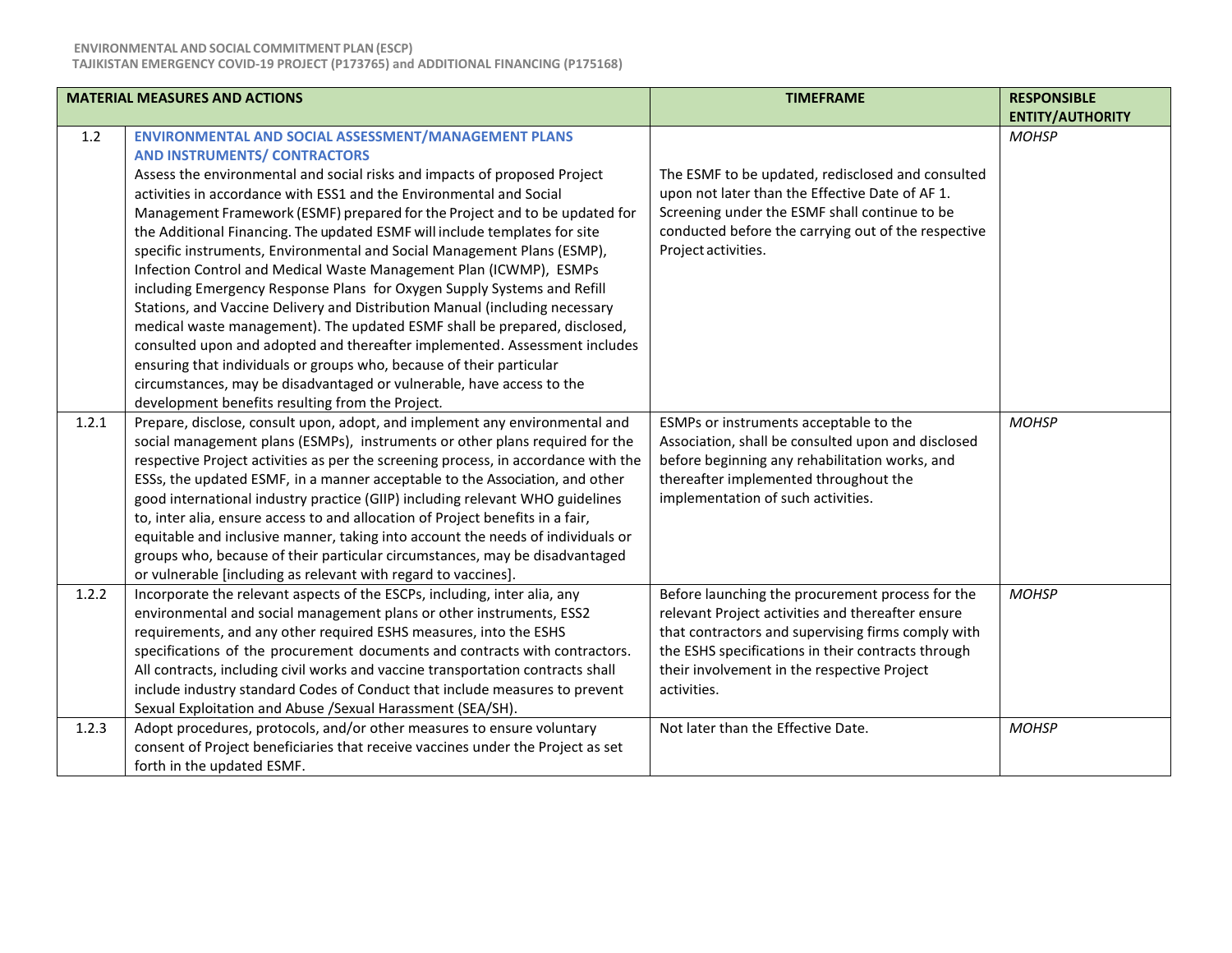**TAJIKISTAN EMERGENCY COVID-19 PROJECT (P173765) and ADDITIONAL FINANCING (P175168)**

|     | <b>MATERIAL MEASURES AND ACTIONS</b>                                                                                                                                                                                                                                                                                                                                                                                                                                                                                                                                                                                                                                                                                                                                                                        | <b>TIMEFRAME</b>                                                                                                               | <b>RESPONSIBLE</b><br><b>ENTITY/AUTHORITY</b>       |
|-----|-------------------------------------------------------------------------------------------------------------------------------------------------------------------------------------------------------------------------------------------------------------------------------------------------------------------------------------------------------------------------------------------------------------------------------------------------------------------------------------------------------------------------------------------------------------------------------------------------------------------------------------------------------------------------------------------------------------------------------------------------------------------------------------------------------------|--------------------------------------------------------------------------------------------------------------------------------|-----------------------------------------------------|
| 1.3 | <b>EXCLUSIONS:</b> The following type of activities shall not be eligible for finance<br>under the Project:<br>Activities that may cause long term, permanent and/or irreversible<br>$\bullet$<br>(e.g. loss of major natural habitat) adverse impacts on the<br>environment<br>Activities that may have significant adverse social impacts and may<br>give rise to significant social conflict<br>Activities that may affect lands or rights of indigenous people or<br>other vulnerable minorities,<br>Activities that may involve permanent resettlement or land<br>$\bullet$<br>acquisition or adverse impacts on cultural heritage<br>All the other excluded activities set out in the ESMF of the<br>Project.                                                                                         | These exclusions shall be applied as part of the<br>assessment process conducted under action 1.2.a.<br>above.                 | <b>MOHSP</b>                                        |
| 1.4 | <b>TARGETED SOCIAL ASSISTANCE:</b><br>Continuous monitoring of food prices effecting cash transfers if food prices rise                                                                                                                                                                                                                                                                                                                                                                                                                                                                                                                                                                                                                                                                                     | Monitoring to be done for the first six months, then<br>as and when the situation warrants.                                    | Ministry of<br>Economic<br>Development and<br>Trade |
|     | <b>ESS 2: LABOR AND WORKING CONDITIONS</b>                                                                                                                                                                                                                                                                                                                                                                                                                                                                                                                                                                                                                                                                                                                                                                  |                                                                                                                                |                                                     |
| 2.1 | LABOR MANAGEMENT: The Project shall be carried out in accordance with the<br>applicable requirements of ESS2 and the Labor Management Procedures (LMP)<br>adopted for the parent project, in a manner acceptable to the Association,<br>including through, inter alia, implementing adequate occupational health and<br>safety measures (including emergency preparedness and response measures),<br>setting out grievance arrangements for Project workers, ensuring that the GM<br>is equipped or adapted to address SEA/SH allegations, and incorporating labor<br>requirements, standard Codes of Conduct to prevent Sexual Exploitation and<br>Abuse and Sexual Harassment (SEA/SH) into the ESHS specifications of the<br>procurement documents and contracts with contractors and supervising firms. | Throughout Project implementation.                                                                                             | <b>MOHSP</b>                                        |
| 2.2 | Implement the existing Labor Management Procedures developed as part of the<br>POM and incorporate any updates specific to the AF, where required.                                                                                                                                                                                                                                                                                                                                                                                                                                                                                                                                                                                                                                                          | The LMP is updated by the Effectiveness date of the<br>AF Project.                                                             | <b>MOHSP</b>                                        |
|     | ESS 3: RESOURCE EFFICIENCY AND POLLUTION PREVENTION AND MANAGEMENT                                                                                                                                                                                                                                                                                                                                                                                                                                                                                                                                                                                                                                                                                                                                          |                                                                                                                                |                                                     |
| 3.1 | Relevant aspects of this standard shall be considered, as needed, under action<br>1.2 above, including, inter alia, measures to: manage health care wastes, and<br>other types of hazardous and non-hazardous wastes, as stated in the site-<br>specific ICWMPs.                                                                                                                                                                                                                                                                                                                                                                                                                                                                                                                                            | Throughout Project implementation for individual<br>healthcare facilities within forty-five days of their<br>being identified. | <b>MOHSP</b>                                        |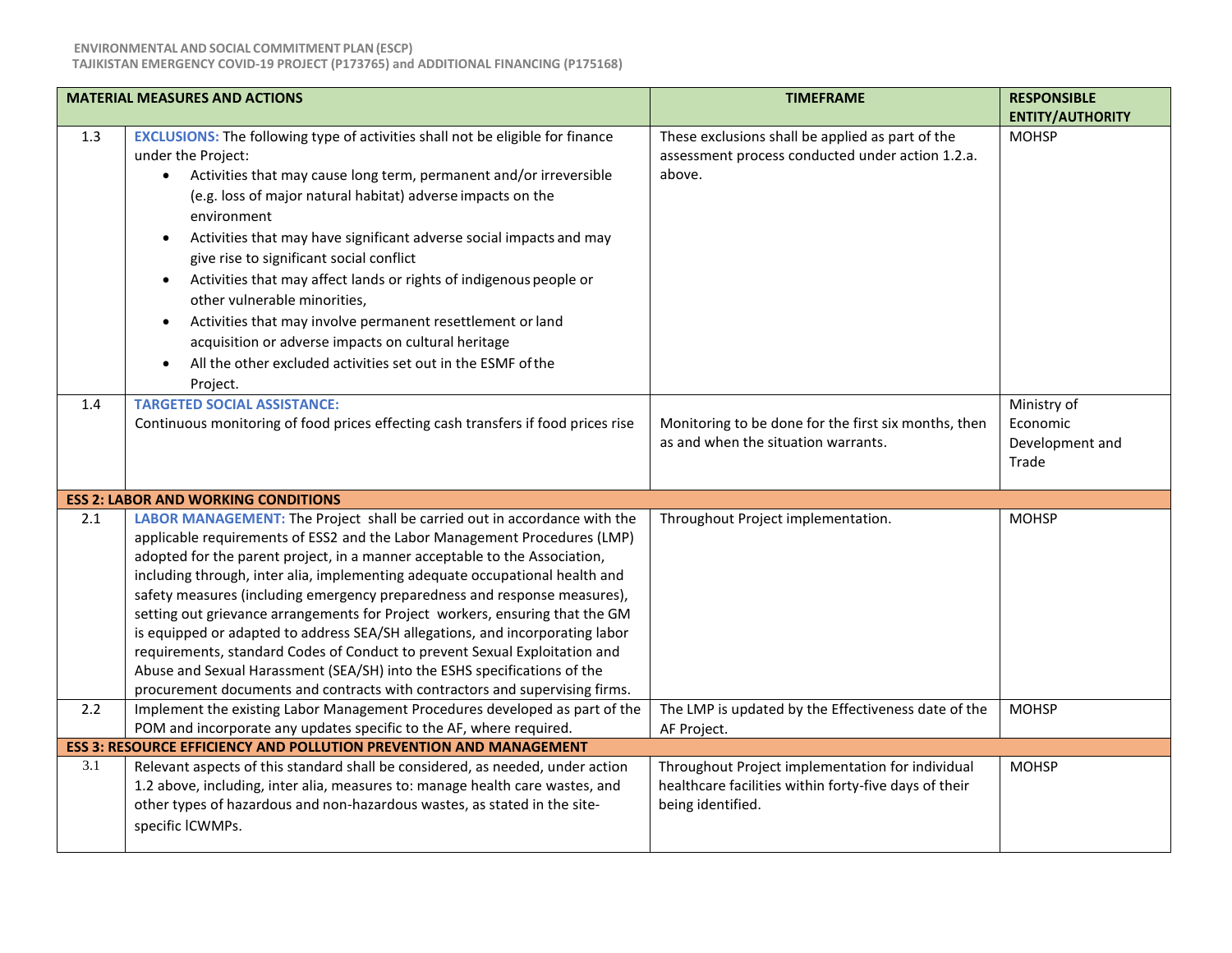|     | <b>MATERIAL MEASURES AND ACTIONS</b>                                                                                                                                                                                                                                                                                                                                                                                                                                                                                                                                                                                                                                                                                                                                                                                                                                                                                                                                                                                                                                                                                                                                                                                                                                                                                                                                                                                                                                                                                                                                     | <b>TIMEFRAME</b>                                                                                         | <b>RESPONSIBLE</b><br><b>ENTITY/AUTHORITY</b> |
|-----|--------------------------------------------------------------------------------------------------------------------------------------------------------------------------------------------------------------------------------------------------------------------------------------------------------------------------------------------------------------------------------------------------------------------------------------------------------------------------------------------------------------------------------------------------------------------------------------------------------------------------------------------------------------------------------------------------------------------------------------------------------------------------------------------------------------------------------------------------------------------------------------------------------------------------------------------------------------------------------------------------------------------------------------------------------------------------------------------------------------------------------------------------------------------------------------------------------------------------------------------------------------------------------------------------------------------------------------------------------------------------------------------------------------------------------------------------------------------------------------------------------------------------------------------------------------------------|----------------------------------------------------------------------------------------------------------|-----------------------------------------------|
| 3.2 | Relevant measures on carrying out the purchase, storage, transportation and<br>handling of vaccines (including cold chain management) in a safe manner and<br>in accordance with the EHSGs and other relevant GIIP including relevant WHO<br>guidelines and adequately manage and dispose of healthcare waste (including<br>vaccines).                                                                                                                                                                                                                                                                                                                                                                                                                                                                                                                                                                                                                                                                                                                                                                                                                                                                                                                                                                                                                                                                                                                                                                                                                                   | Throughout AF Project implementation                                                                     | <b>MOHSP</b>                                  |
|     | <b>ESS 4: COMMUNITY HEALTH AND SAFETY</b>                                                                                                                                                                                                                                                                                                                                                                                                                                                                                                                                                                                                                                                                                                                                                                                                                                                                                                                                                                                                                                                                                                                                                                                                                                                                                                                                                                                                                                                                                                                                |                                                                                                          |                                               |
| 4.1 | Relevant aspects of this standard shall be considered, as needed, under action<br>1.2 above including, inter alia, measures to: minimize the potential for<br>community exposure to communicable diseases; ensure that individuals or<br>groups who, because of their particular circumstances, may be disadvantaged or<br>vulnerable, have access to the development benefits resulting from the Project;<br>manage the risks of the use of security personnel; manage the risks of labor<br>influx; and prevent and respond to sexual exploitation and abuse, and sexual<br>harassment.                                                                                                                                                                                                                                                                                                                                                                                                                                                                                                                                                                                                                                                                                                                                                                                                                                                                                                                                                                                | Throughout Project implementation.                                                                       | <b>MOHSP</b>                                  |
| 4.2 | USE OF MILITARY OR SECURITY PERSONNEL: While use of security forces is not<br>anticipated, in the event that they do need to be deployed, the following<br>measures shall be adopted to ensure that the engagement of security personnel<br>in the implementation of Project activities for provision of security to Project<br>workers, sites and/or assets, is carried out in accordance with the ESSs:<br>Assess the risks and impacts of engagement of the security personnel, as part<br>в.<br>of the assessment referred to in action 1.2 a) above, and implement<br>measures to manage such risks and impacts, including a stand-alone Security<br>Management Plan, guided by the principles of proportionality and GIIP, and<br>by applicable law, in relation to hiring, rules of conduct, training, equipping,<br>and monitoring of such security or military personnel;<br>Adopt and enforce standards, protocols and codes of conduct for the<br>b.<br>selection and use of security or military personnel, and screen such personnel<br>to verify that they have not engaged in past unlawful or abusive behavior,<br>including sexual exploitation and abuse (SEA), sexual harassment (SH) or<br>excessive use of force;<br>Ensure that MOHSP enters into a memorandum of understanding (MoU),<br>with the line ministry in control of security forces and relevant Security Unit,<br>setting out the arrangements for the engagement of the security personnel<br>under the Project, including compliance with the relevant requirements of<br>this ESCP; | From the moment the security forces deployment is<br>planned till the end of the Project implementation. | <b>MOHSP</b>                                  |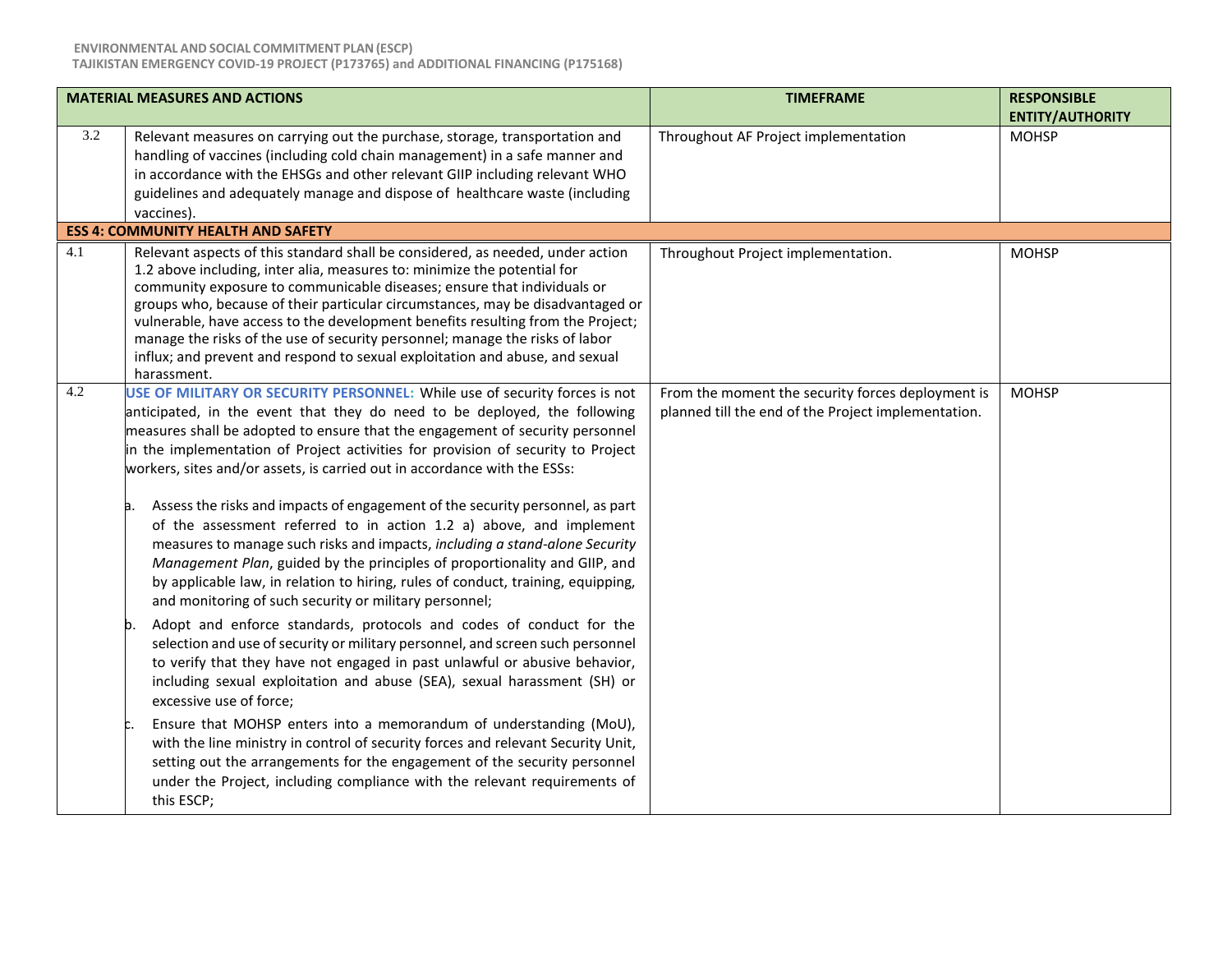| d.                                                                                                                    | Ensure that such personnel is adequately instructed and trained, prior to<br>deployment and on a regular basis, on the use of force and appropriate<br>conduct (including in relation to civilian-military engagement, SEA and SH,<br>and other relevant areas), as set out in the ESMF, Security Management Plan,<br>MoU;                                                                                                                                                                                                                                                                                                                                                                                                                |  |  |  |
|-----------------------------------------------------------------------------------------------------------------------|-------------------------------------------------------------------------------------------------------------------------------------------------------------------------------------------------------------------------------------------------------------------------------------------------------------------------------------------------------------------------------------------------------------------------------------------------------------------------------------------------------------------------------------------------------------------------------------------------------------------------------------------------------------------------------------------------------------------------------------------|--|--|--|
|                                                                                                                       | Ensure that the stakeholder engagement activities under the Stakeholder<br>Engagement Plan (SEP) include a communication strategy on the involvement<br>of security personnel under the Project;                                                                                                                                                                                                                                                                                                                                                                                                                                                                                                                                          |  |  |  |
|                                                                                                                       | Ensure that any concerns or grievances regarding the conduct of security<br>personnel are received, monitored, documented (taking into account the<br>need to protect confidentiality), resolved through the Project's grievance<br>mechanism (see action 10.2 below) and reported to the Association no later<br>than 30 days after being received; and                                                                                                                                                                                                                                                                                                                                                                                  |  |  |  |
|                                                                                                                       | Where the Association shall require, after consultation with the Recipient: (i)<br>promptly appoint a third- party monitor consultant, with terms of reference,<br>qualifications and experience satisfactory to the Association, to visit and<br>monitor the Project area where security personnel are deployed, collect<br>relevant data and communicate with Project stakeholders and beneficiaries;<br>(ii) require the third-party monitor consultant to prepare and submit<br>monitoring reports, which shall be promptly made available to and discussed<br>with the Association; and (iii) promptly take any actions, as may be requested<br>by the Association upon its review of the third-party monitor consultant<br>reports. |  |  |  |
|                                                                                                                       | ESS 5: LAND ACQUISITION, RESTRICTIONS ON LAND USE AND INVOLUNTARY RESETTLEMENT                                                                                                                                                                                                                                                                                                                                                                                                                                                                                                                                                                                                                                                            |  |  |  |
| 5.1                                                                                                                   | Not relevant                                                                                                                                                                                                                                                                                                                                                                                                                                                                                                                                                                                                                                                                                                                              |  |  |  |
|                                                                                                                       | ESS 6: BIODIVERSITY CONSERVATION AND SUSTAINABLE MANAGEMENT OF LIVING NATURAL RESOURCES                                                                                                                                                                                                                                                                                                                                                                                                                                                                                                                                                                                                                                                   |  |  |  |
|                                                                                                                       | All works will be conducted within the existing footprint of facilities; hence, this standard is not considered currently relevant to the proposed project interventions.                                                                                                                                                                                                                                                                                                                                                                                                                                                                                                                                                                 |  |  |  |
| ESS 7: INDIGENOUS PEOPLES/SUB-SAHARAN AFRICAN HISTORICALLY UNDERSERVED TRADITIONAL LOCAL COMMUNITIES<br>Not relevant. |                                                                                                                                                                                                                                                                                                                                                                                                                                                                                                                                                                                                                                                                                                                                           |  |  |  |
| <b>ESS 8: CULTURAL HERITAGE</b>                                                                                       |                                                                                                                                                                                                                                                                                                                                                                                                                                                                                                                                                                                                                                                                                                                                           |  |  |  |
|                                                                                                                       | All works will be conducted within the existing footprint of facilities; hence, this standard is not considered currently relevant to the proposed project interventions.                                                                                                                                                                                                                                                                                                                                                                                                                                                                                                                                                                 |  |  |  |
| <b>ESS 9: FINANCIAL INTERMEDIARIES</b>                                                                                |                                                                                                                                                                                                                                                                                                                                                                                                                                                                                                                                                                                                                                                                                                                                           |  |  |  |
|                                                                                                                       | Not relevant.                                                                                                                                                                                                                                                                                                                                                                                                                                                                                                                                                                                                                                                                                                                             |  |  |  |
| <b>ESS 10: STAKEHOLDER ENGAGEMENT AND INFORMATION DISCLOSURE</b>                                                      |                                                                                                                                                                                                                                                                                                                                                                                                                                                                                                                                                                                                                                                                                                                                           |  |  |  |